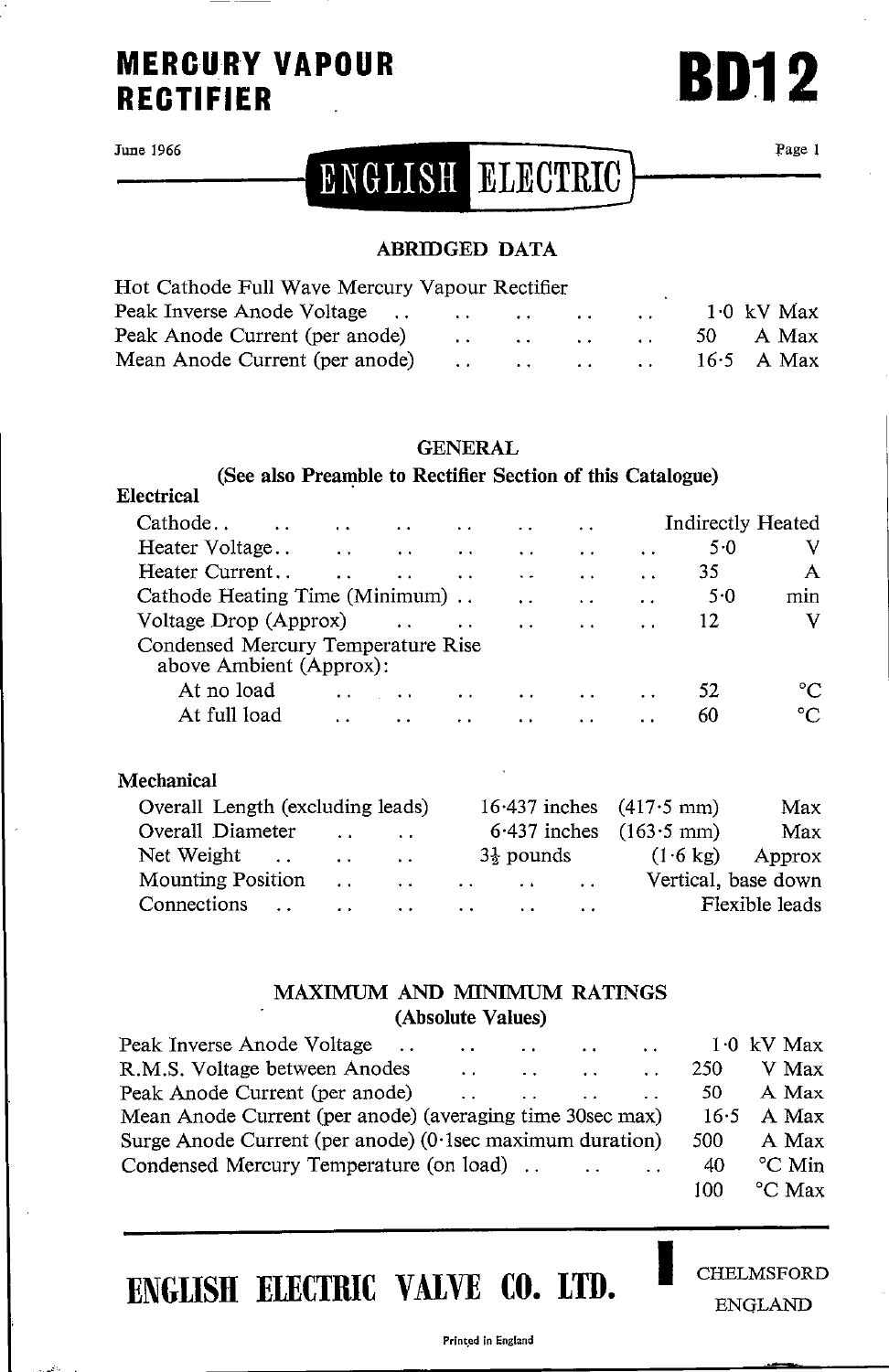## **MERCURY VAPOUR RECTIFIER**

 $\epsilon_{\rm B}$  ,  $\epsilon$ 

# **BD12**

Page 2

## ENGLISH ELECTRIC

### HEATING CHARACTERISTIC



ENGLISH ELECTRIC VALVE CO. LTD.

**CHELMSFORD ENGLAND** 

Printed in England